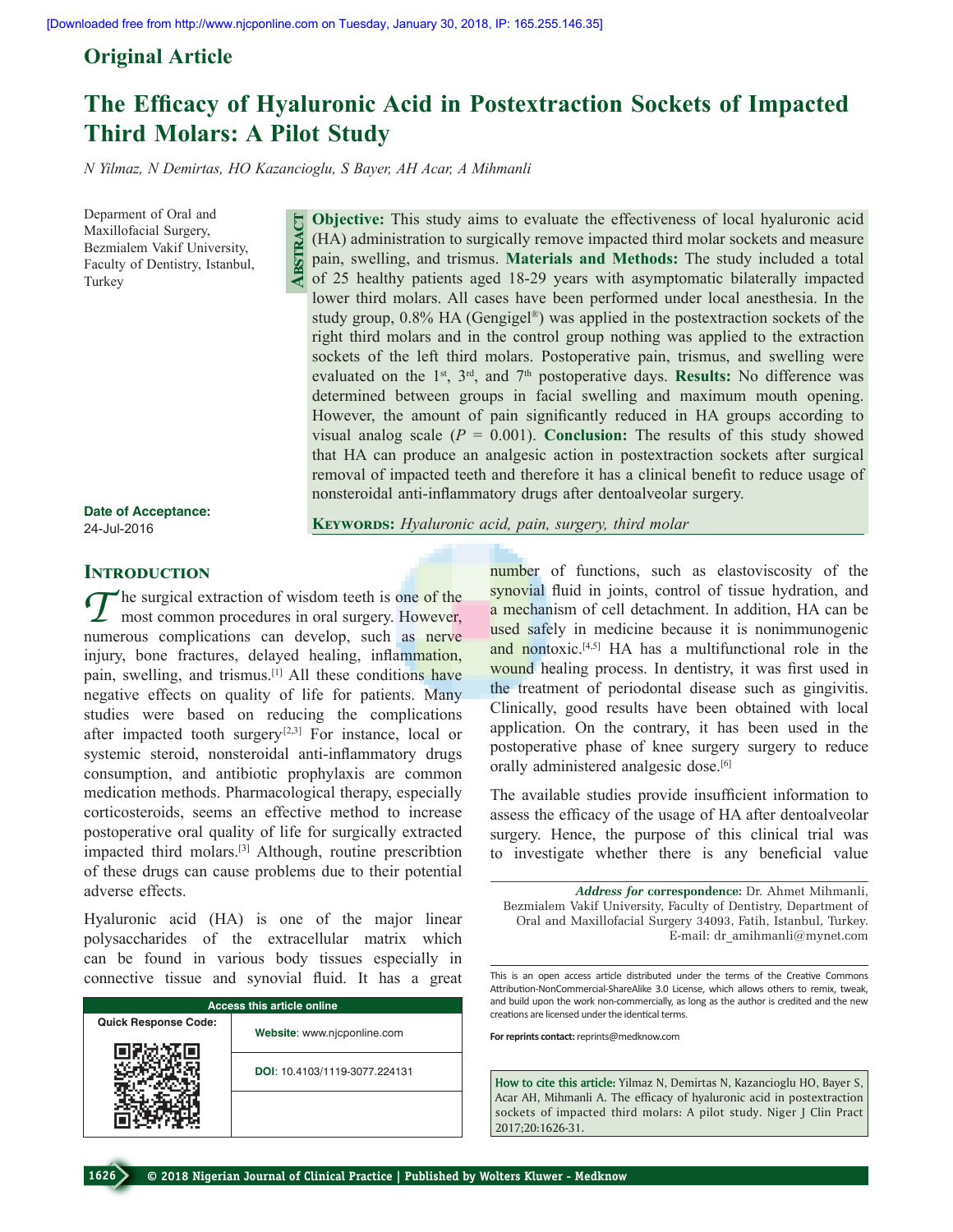of local administration of 0.8% HA gel formulation (Gengigel®; Farmalink Saglik, Istanbul, Turkey) on the postoperative pain, trismus, and swelling.

## **Materials and Methods**

## **Study design**

This prospective study is performed with 25 healthy patients among 40 patients who applied to the Department of Oral and Maxillofacial Surgery at Bezmialem Vakif University, Istanbul, Turkey between January 2015 and May 2015 for surgical extraction of impacted asymptomatic lower third molars. Initially, pretreatment data were collected. All of the patients had bilaterally impacted lower third molars. A total of 15 patients were excluded from the study because they did not meet the inclusion criteria. The experimental study was conducted in agreement with the Helsinki Declaration and ethical approval was obtained from the local ethic committee (No.2015-4385). All patients were informed about the study and signed consent forms were obtained. Additionally, the including criteria are listed as follows:

- 1. Age >18
- 2. To have bilaterally impacted lower third molars with equal surgical difficulty (III B surgical difficulty grade according to Pell–Gregory and Winter scales)
- 3. To have no systemic disease

Exclusion criteria are listed as follows:

- 1. Having a history of allergies or adverse effects to antibiotics, analgesics, or local anesthetics, pregnancy, mental disability, or bleeding problems
- 2. To use contraceptives or corticosteroids which can affect the postsurgical healing phase and amount of swelling on the face
- 3. To have difficulty with cooperation
- 4. To have acute infection such as pericoronitis and/or pain on the tooth site before extraction
- 5. To take antibiotics and analgesics for 15 days before surgery
- 6. Tobacco use.

All surgical extractions were carried out by the same surgeon (NY) according to standardized surgical technique and equipment. All measurements were administrated objectively by a blinded operator Nihat Demirtas (ND). A total of 25 patients were investigated and their right third molars were included in group 1 (HA group) and left third molars were included in group 2 (control group). Tooth extractions were performed at different times for each patient in order not to affect measurements of mouth openings. The teeth (all of them were totally impacted) were evaluated before surgical procedure according to Pell-Gregory and Winter scales to

reduce discrepancies in the degree of surgical difficulty. [7] All patients were advised to avoid analgesics for 12 h before operation time.

Postoperatively, patients underwent antibiotic treatment (oral amoxicillin 1000 mg twice daily for 5 days) and simple analgesic medication (550 mg naproxen sodium) recommended as necessary. In addition, total analgesic dose taken in the postoperative period was recorded. Additionally, oral hygiene instructions were given after the tooth extraction.

#### **Surgical phase**

The operation procedure was performed according to conventional surgical impacted third molar extraction. Routine regional anesthesia procedure was applied including inferior alveolar nerve block together with buccal infiltration anesthesia by two 1.8 mL cartridges of 4% articaine hydrochloride solution with 1:100 000 epinephrine (Maxicaine Fort Ampul, VEM Ilac, Istanbul, Turkey). After three-sided incision, mucoperiosteal soft tissue flap was reflected laterally and tooth extraction was performed following adequate bone osteotomy with 40 mL/min saline irrigation. Finally, the extraction socket was irrigated, debrided mechanically, and the flap was repositioned. In group 1, teeth (right side of the patients) 2 mL Gengigel<sup>®</sup> 8% HA was inserted in the postextraction socket before suture placement and stayed in the socket post operatively. In group 2, teeth (left side of the patients), the flaps were sutured after a blood clot formed at the extraction site. Aseptic, atraumatic, and nonheat-producing techniques were considered to managing both soft and hard tissues. In all cases, firstly right side (HA group) of the patients has been operated. The second operation (left side or control group) was performed at least 4 weeks later to assess objective evaluation.

#### **Postoperative evaluation**

Visual analog scale (VAS) which has a 10 units number line marked by degrees was used for detecting the degree of postoperative pain. According to this scale, score of 0 indicated"absence of pain" and score of 10 indicated "excessive pain." The intermediate scores have been indicated "moderate pain." The exact question was "On the scale, how much pain are you having for today?" In addition, it contains facial expression illustrations to direct the patients. Brokelman *et al*. [8] reported that VAS scale is a simple instrument to evaluate the postsurgical pain and satisfaction of a patient with the intraclass coefficient of 0.95. In our study, measuring postoperative pain was recorded by using VAS in the immediate postoperative  $1<sup>st</sup>$ ,  $3<sup>rd</sup>$ , and  $7<sup>th</sup>$  days.

Pre- and postoperative amount of mouth openings were used to determine the degree of trismus. Both parameters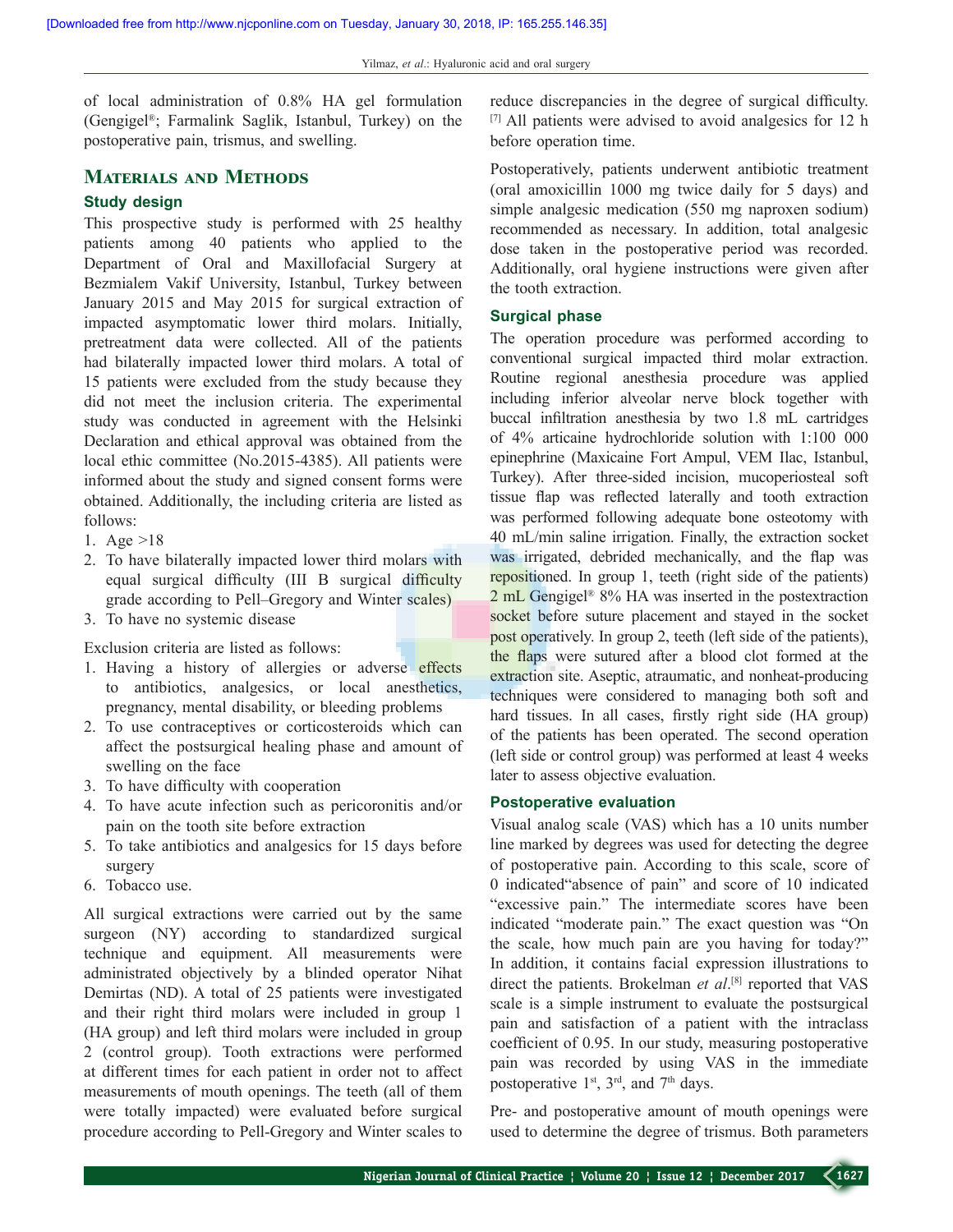were assessed by the measurement of inter incisor distance with calipers.[9]

## In this study, assessment of facial swelling was determined by using modification of Gabka and Matsumara method.<sup>[10]</sup> The measurement points included tragus (T), soft tissue pogonion (P), lateral border of alaeque nasi (AN), lateral corner of the eye (CE), angle of the mandible (AM), and the corner of the mouth (CM). Seven different measurements (D1 to D7) were recorded between each case respectively; D1: T-AN; D2: T-CM; D3 T-P; D4: AM-CE; D5: AM-AN; D6: AM-CM and D7: AM-P. All measurements were taken before surgery and on the  $1<sup>st</sup>$ ,  $3<sup>rd</sup>$ , and  $7<sup>th</sup>$  days after surgery from both sides for all cases [Figure 1].

#### **Statistical analysis**

The statistical analysis of the study was performed using the SPSS® version 15.0 (SPSS Software, Chicago, IL, USA). Descriptive statistics including mean values and standard deviations were determined for all variables in the study and control groups. Data were initially tested for normally distribution using the Shapiro–Wilk test. Paired sample t-test was used for normally distributed variables (VAS scores and mouth opening). Additionally, Mann-Whitney U test was used to asses statistical differences between groups for non-normally distributed variables (numbers of analgesic doses and swelling). *P* value of less than 0.05 for the 95% confidence interval was accepted as significant.

#### **Results**

A total of 25 patients (13 male; 12 female) were included in this study. The age range was 18-29 years; median age was 20 years, and mean age was  $21.16 \pm 2.97$ . The degree of surgical difficulty was similar in each group according to Pell-Gregory and Winter scales.[11] Both impacted asymptomatic

| Table 1: Mean $\pm$ standard deviation, maximum                    |
|--------------------------------------------------------------------|
| interincisal opening (in cm) for postoperative $1st$ , $3rd$ , and |
| $7th$ days in bilaterally extraction sites of 25 patients (right   |
| $side = HA$ group; left side = Control group; $n = Number$         |
| of extracted teeth)                                                |

| <i>n</i> (extracted |                     |                                      |         |                                        |
|---------------------|---------------------|--------------------------------------|---------|----------------------------------------|
| teeth)              | <b>Preoperative</b> | $1 \, \text{day}$                    | 3 days  | 7 days                                 |
| Control group       |                     |                                      |         |                                        |
| 25                  | $47 \pm 3.8$        |                                      | 6.5     | $36.7 \pm 8.8$ $41.3 \pm 46.8 \pm 5.3$ |
| Main $\pm$ SD       |                     |                                      |         |                                        |
| Median (min; max)   | 48 (41:55)          |                                      | (32;55) | 38 (20:50) 42 46 (37:55)               |
| HA group            |                     |                                      |         |                                        |
| 25                  | $47.4 \pm 4.9$      | $41.3 \pm 8.3$ $43.8 \pm 45 \pm 4.8$ | 6.6     |                                        |
| $Main \pm SD$       |                     |                                      |         |                                        |
| Median (min; max)   | 48 (40:55)          | $43(25,54)$ 46                       | (30;55) | 48 (35:55)                             |
| P value             | 0.752               | 0.065                                | 0.179   | 0.214                                  |





**Figure 1 :** The measurement points T: Tragus, P: Soft tissue pogonion, AN: Lateral border of alaeque nasi, CE: Lateral corner of the eye, AM: Angle of the mandible, and CM: Corner of the mouth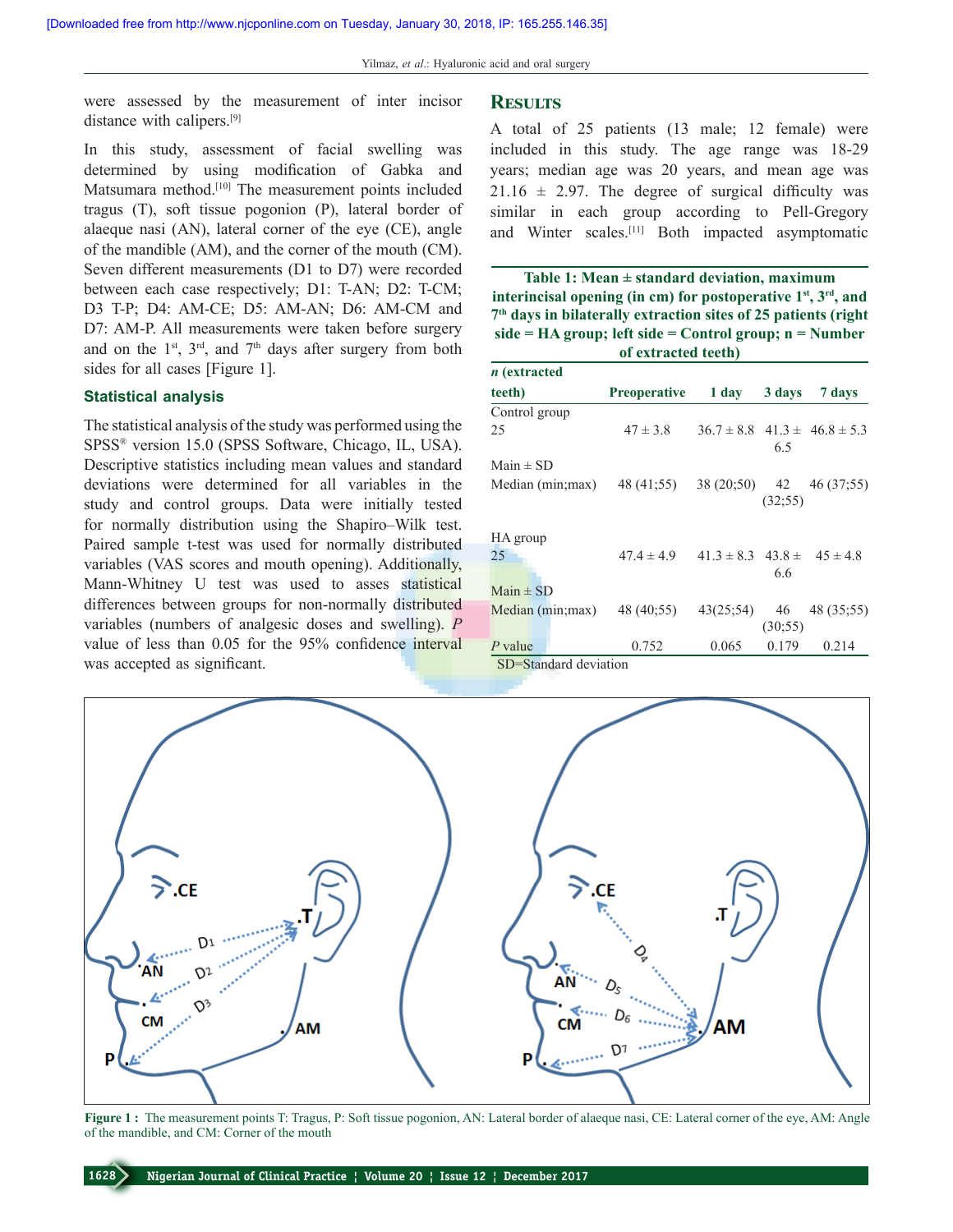| Table 2: Pain scores on VAS for postoperative 1 <sup>st</sup> , 3 <sup>rd</sup> , |            |            |                          |  |  |
|-----------------------------------------------------------------------------------|------------|------------|--------------------------|--|--|
| and $7th$ days for 25 patients (right side = HA group; left                       |            |            |                          |  |  |
| $side = Control group; n = Number of extracted teeth)$                            |            |            |                          |  |  |
| <i>n</i> (extracted                                                               |            |            |                          |  |  |
| teeth)                                                                            | 1 Day      | 3 Days     | 7 Days                   |  |  |
| Control group                                                                     |            |            |                          |  |  |
| 25                                                                                | $7.08 \pm$ |            | $4.68 \pm 1.72 \pm 1.14$ |  |  |
|                                                                                   | 1.38       | 1.25       |                          |  |  |
| Main $\pm$ SD                                                                     |            |            |                          |  |  |
| Median (min; max)                                                                 | 8 (4:9)    | 5(2,7)     | 2(0,4)                   |  |  |
| HA group                                                                          |            |            |                          |  |  |
| 25                                                                                | $4.92 \pm$ | $3.64 \pm$ | $0.92 \pm 0.81$          |  |  |
|                                                                                   | 1.82       | 1.70       |                          |  |  |
| Main $\pm$ SD                                                                     |            |            |                          |  |  |
| Median (min; max)                                                                 | 5(2,8)     | 4(1;7)     | 1(0;2)                   |  |  |
| P value                                                                           | 0.001      | 0.018      | 0.006                    |  |  |

SD=Standard deviation

**Table 3: Total numbers of analgesic doses in 7 days (right side = HA group; left side = Control group; n = Number of extracted teeth)**

|                       | <i>n</i> (extracted<br>teeth) | $Mean \pm SD$  |
|-----------------------|-------------------------------|----------------|
| Control group         | 25                            | $6.04 \pm 1.1$ |
| Median (min; max)     |                               | 6(5,9)         |
| HA group              | 25                            | $5.28 \pm 1.2$ |
| Median (min;max)      |                               | 5(3,8)         |
| $P$ value             |                               | 0.032          |
| SD=Standard deviation |                               |                |

lower third molars were extracted from each patient without any complication. The mean operation time (from the incision till the last suture) was determined as  $17.2 \pm 6$  min for the study group and  $18.7 \pm 2.5$  min for the control group. There was no significant differences in the operation time between the two groups  $(P = 0.14)$ .

Patients were recalled on the postoperative  $1<sup>st</sup>$ ,  $3<sup>rd</sup>$ , and  $7<sup>th</sup>$  days to evaluate the trismus, pain, and facial swelling. Maximum mouth opening (interincisal distance) was recorded in every recall appointment. It is clearly shown that the degree of mouth opening significantly decreased in postoperative 1<sup>st</sup> and 3<sup>rd</sup> days ( $P = 0.001$ ). There was no significant difference in changes in interincisal opening values between control and HA groups. Pre- and postoperative measurements of the mean interincisal opening are shown in Table 1 for each group.

Pain scores on VAS are shown in Table 2. On the  $1<sup>st</sup>$ ,  $3<sup>rd</sup>$ , and 7th postoperative days, VAS scores were significantly decreased in the HA group  $(P = 0.001)$ .

The number of analgesic tablets taken was noted and it shows that the HA group took significantly fewer analgesics compared with the control group  $(P = 0.032;$  Table 3).

On postoperative  $1<sup>st</sup>$  day, a modest increase was observed in the mean facial swelling scores (D1–D7) of the subjects. On postoperative  $7<sup>th</sup>$  day, the scores were returned to normal levels. On the  $1<sup>st</sup>$ ,  $3<sup>rd</sup>$ , and  $7<sup>th</sup>$ postoperative days; there was no statistically significant

#### **Table 4: Mean ± standard deviation swelling (in cm) measured from seven different drawings and comparisons between groups. (D1: T-AN; D2: T-CM; D3 T-P; D4: AM-CE; D5: AM-AN; D6: AM CM and D7: AM-AP ; right side = HA group; left side = Control group)**

|                |                     | $5 - 7 - 7$      |                     | $\mathbf{S}^{\text{even}}$ |                     |                  |                     |  |
|----------------|---------------------|------------------|---------------------|----------------------------|---------------------|------------------|---------------------|--|
|                |                     |                  | 1 Day               |                            | 3 Days              |                  | 7 Days              |  |
|                | <b>Preoperative</b> | <b>Control</b>   | HA                  | <b>Control</b>             | HA                  | <b>Control</b>   | HA                  |  |
|                |                     | group            | group               | group                      | group               | group            | group               |  |
| D <sub>1</sub> | $11.67 \pm 0.69$    | $12.02 \pm 0.70$ | $12.04 \pm$<br>0.72 | $11.84 \pm 0.74$           | $11.86 \pm$<br>0.69 | $11.7 \pm 0.7$   | $11.68 \pm$<br>0.72 |  |
| D <sub>2</sub> | $11.27 \pm 0.5$     | $11.59 \pm 0.7$  | $11.56 \pm$<br>0.6  | $11.48 \pm 0.66$           | $11.34 \pm$<br>0.6  | $11.3 \pm 0.6$   | $11.27 \pm 62$      |  |
| D <sub>3</sub> | $14.3 \pm 0.9$      | $14.74 \pm 0.85$ | $14.77 \pm$<br>0.98 | $14.5 \pm 0.9$             | $14.6 \pm$<br>0.97  | $14.45 \pm 0.95$ | $14.47 \pm$<br>0.97 |  |
| D <sub>4</sub> | $10.56 \pm 0.62$    | $10.75 \pm 0.6$  | $10.68 \pm$<br>0.6  | $10.61 \pm 0.63$           | $10.6 \pm$<br>0.61  | $10.57 \pm 0.62$ | $10.58 \pm$<br>0.63 |  |
| D <sub>5</sub> | $11.16 \pm 0.84$    | $11.52 \pm 0.88$ | $11.55 \pm$<br>0.87 | $11.35 \pm 0.86$           | $11.31 \pm$<br>0.88 | $11.16 \pm 0.84$ | $11.20 \pm$<br>0.84 |  |
| D <sub>6</sub> | $9.23 \pm 0.78$     | $9.6 \pm 0.85$   | $9.59 \pm$<br>0.8   | $9.36 \pm 0.9$             | $9.4 \pm 0.81$      | $9.27 \pm 0.7$   | $9.26 \pm 0.79$     |  |
| D7             | $11.25 \pm 1.67$    | $11.65 \pm 1.68$ | $11.54 \pm$<br>1.7  | $11.53 \pm 1.67$           | $11.43 \pm$<br>1.69 | $11.26 \pm 1.66$ | $11.23 \pm 1.6$     |  |
|                | $+P$                | P > 0.05         |                     | P > 0.05                   |                     | P > 0.05         |                     |  |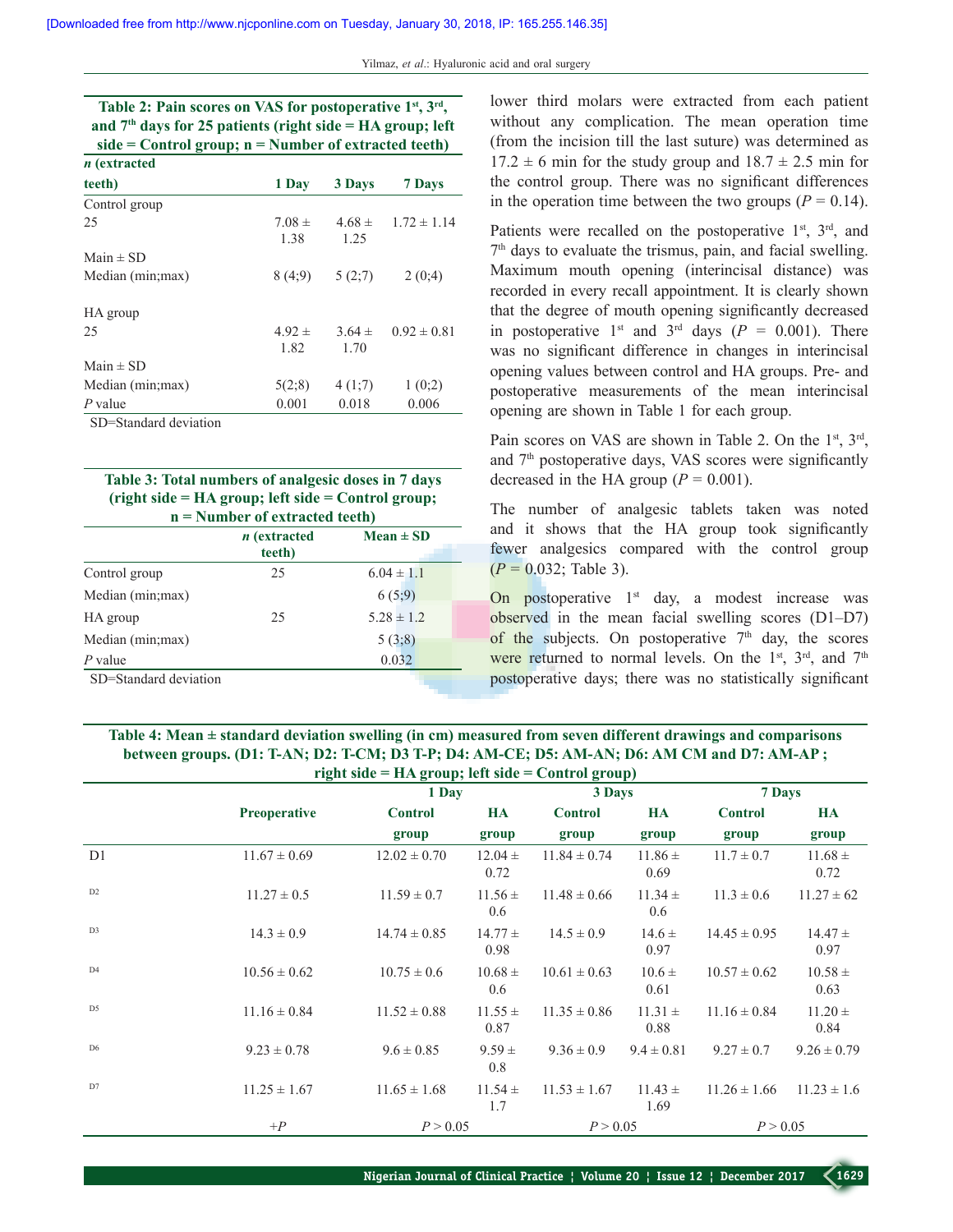difference between facial swelling in HA and control groups. All of the mean values and comparisons between groups are shown in Table 4.

#### **Discussion**

Pain, swelling, and mouth opening limitation caused by the expected acute inflammatory response are still the most common complications after wisdom tooth removal despite all variable methods. Many studies aim to reduce postoperative discomfort in oral and maxillofacial surgery.[1,2,12,13] It is clearly known that postoperative inflammatory reactions reach a maximum level 2 days after surgery and generally wear off in 1 week. Thus, the  $1<sup>st</sup>$  week after surgery has a strong effect on patients' quality of life, and it is critical to eliminate associated factors affecting the initial phases of wound healing.<sup>[14]</sup>

The purpose of this current study was to increase postoperative satisfaction of oral surgery patients by alternative antiinflamatuary and analgesic drug options with minimal adverse drug reactions. Our results showed that local administration of HA into the extraction socket may provide a decrease in pain.

Our study included several limitations. First, we had a small sample size. Likewise, there is limited number of clinical studies including HA in oral and maxillofacial surgery. However, further trials should be designed with larger participants to investigate the efficacy of HA.Second, individual variations such as pain threshold and other psychological factors may affect the results of pain scale.

Several studies in the literature reported that HA reduces symptoms especially pain for the patients with osteoarthritis. To illustrate, Xia et al.<sup>[15]</sup> reported its positive effect on reducing pain in patients with Kashin-Beck Disease which is a kind of chronic osteoarthritis. Das *et al*. [16] suggested that HA has a benefit for patients with osteoarthritis knee pain in reducing symptoms as much as oral nonsteroidal anti-inflammatory drugs or steroid injection. Gotoh *et*  $al$ <sup>[17]</sup> reported that HA has an analgesic effect by covering bradykinin receptors in synovial tissues and support a role in pain medication. In addition, they suggested a correlation between molecular weight of HA and its analgesic effects. According to their study, the analgesic effect of HA exists if its molecular weight is greater than 40 kilodaltons. In the literature, there are so few studies explaining the molecular mechanism of the relationship of HA and other glycosaminoglycans. Nelson *et al.*[18] investigated the efficacy of oral HA administration (Oralvisc®) by spectral analyses of serum and joint fluid in knee osteoarthritis patients. They found a remarkable

decrease in the majority of inflammatory cytokines such as interleukin-1α (IL), IL-1β, IL-6, interferon, tumor necrosis factor alpha, and granulocyte macrophage colony stimulating factor, leptin and bradykinin in serum and synovial fluid. Finally, they suggested that HA reduces not only pain but also local and systemic inflammation.

In our study, decreasing the pain in the HA group may be related to the anti-inflammatory contribution of HA. Gocmen *et al.*<sup>[19]</sup> stated that HA applied after third molar extraction showed less leucocyte infiltration and more angiogenesis. Contrary to our study, they stated that although HA has anti-inflammatory effect, there were no statistically significant differences in pain or trismus between the groups. Koray *et al.*<sup>[20]</sup> evaluated the efficacy of HA spray after third molar extraction and reported a reduction of trismus and swelling. On the contary, they did not find any statistically significant difference occurring in the pain measured with VAS. They also stated that HA decreases swelling postoperatively and it may lead to less alveolar osteitis. In our study, the degree of mouth opening decreased postoperatively but it was not statistically significant between HA and the control group for swelling and trismus.

There are a few studies in the literature that investigated the effect of HA on wound closure.<sup>[21,22]</sup> They concluded that HA accelerates wound closure rate and re-epithelization. Juhasz *et al.*[21] stated a reduction in the wound size although there is resolution of pain. Similarly, Onesti *et al.*<sup>[22]</sup> in addition to wound size reduction, they also declared a decrease in pain by half of the patients and no pain in the majority of the rest.

Several studies reported that bone regeneration is accelerated when HA is used with autologous bone grafts. [23] In addition, 1% HA gel supports new bone formation in the critical size defects on the calvarium of rats and rabbits.[24,25] These results support that HA may have a positive effect for bone healing after wisdom tooth surgery.

#### **Conclusion**

It has been observed that the pain occurred after surgery effects the patient's quality of life more than trismus and swelling. Therefore, the potential analgesic effect of HA should be discussed in future studies. Additionally, HA can be a good choice because it has clinical advantages for reducing usage of nonsteroidal anti-inflammatory drugs after third molar surgery.

## **Financial support and sponsorship**

Nil

#### **Conflicts of interest**

There are no conflicts of interest.